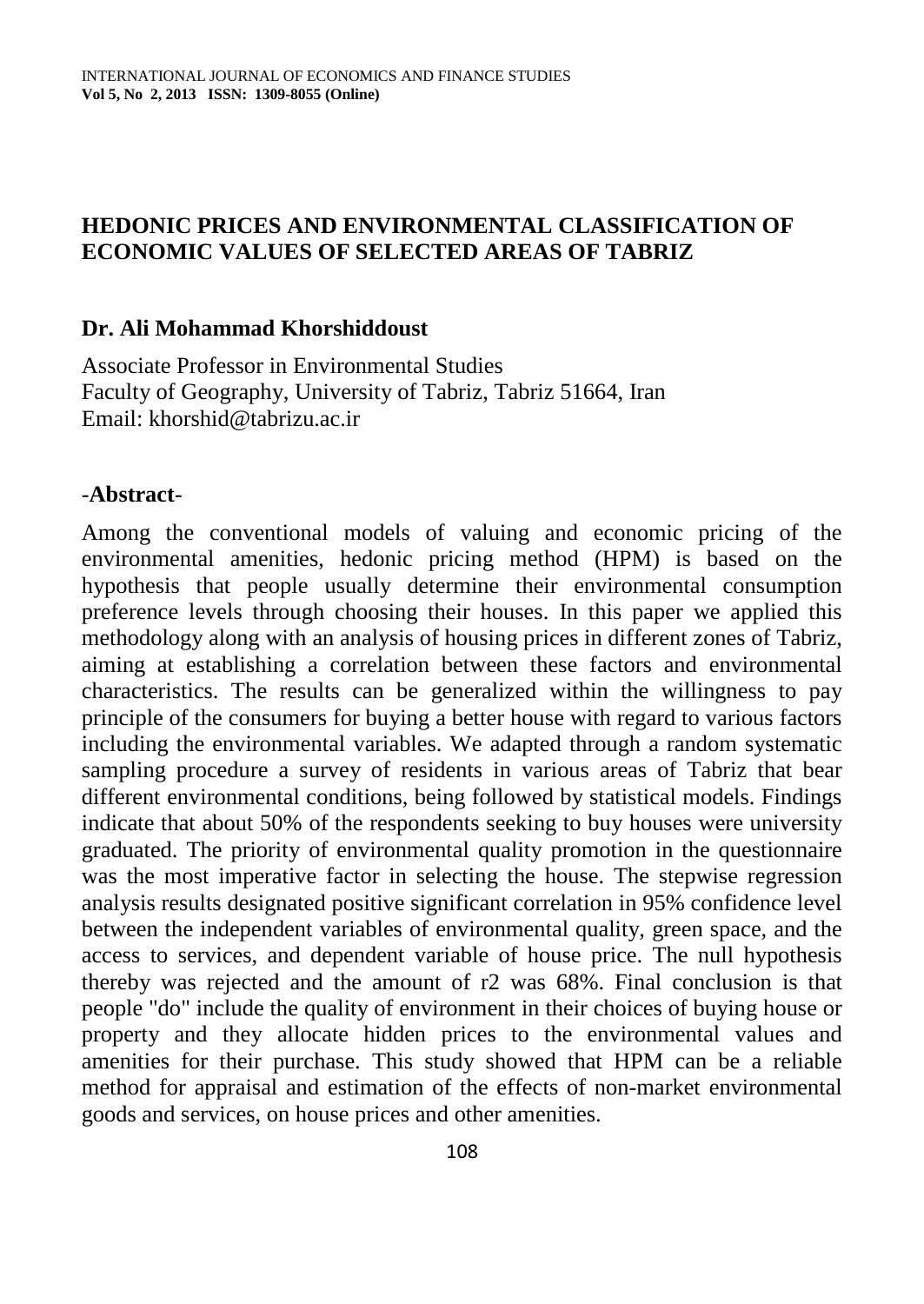**Key Words**: *[Housing Prices,](http://journals.ut.ac.ir/page/search-page.html?jourId=12&text=Housing+Prices&option=keywords) [Tabriz,](http://journals.ut.ac.ir/page/search-page.html?jourId=12&text=Tabriz&option=keywords) [Environment,](http://journals.ut.ac.ir/page/search-page.html?jourId=12&text=Environment&option=keywords) [Pollution Level,](http://journals.ut.ac.ir/page/search-page.html?jourId=12&text=Pollution+Level&option=keywords) [Hedonic](http://journals.ut.ac.ir/page/search-page.html?jourId=12&text=Hedonic+Pricing+Method&option=keywords)  [Pricing Method.](http://journals.ut.ac.ir/page/search-page.html?jourId=12&text=Hedonic+Pricing+Method&option=keywords)* 

### **JEL Classification**: Q51. P28.

# **1. INTRODUCTION**

We can admit that economically the price of goods and services and welfare amount fluctuates when the price of environmental goods are changed. Generally there is not any formal and legal market for this trend to observe and record the behavior or performance of markets as a tool to measure the changes of the amount of welfare of the people connected with the quality of environment. Due to the existence of such problems, there are several methods to assess and determine the price of environment in urban or beyond urban locations and the most common of them are travel cost method, hedonic pricing method, conditioned valuating method, and imposed losses' compensation method. The two first methods are affected by perspectives based on market and in fact are emerged based on the relationship between environmental goods and the goods which are exchanged in a certain market (Khorshiddoust, 1999). On the whole hedonic method uses statistical techniques to isolate and differentiate environmental values and is related with the differences in housing prices (Ibid.). To estimate these environmental values, the price composition of houses and residential locations mostly presented by real state agencies is analyzed. Some researches carried out in this field have dealt with a comparative study of the relationship between real wages and the quality of environments. The mathematical representation of "hidden price function" is as follows:

 $P = f(X_1, \ldots, X_n)$ 

Where, P is the price of good or the presupposed product and  $X_1$  to  $X_n$  are the characteristics of that good or product.

#### **2. RESEARCH LITERATURE**

A history of some researches carried out in the world by using hedonic method which have been related to environment in a certain way, is presented. Anderson & Crocker (1971), Harrison & Rubinfield (1978), McDougall & Wright (1980); Li & Brown (1980); Figuerora et al (1996); Cragg & Khan (1997); Pu et al (2005); Edwards & Anderson (1989) studied the effect of air pollution on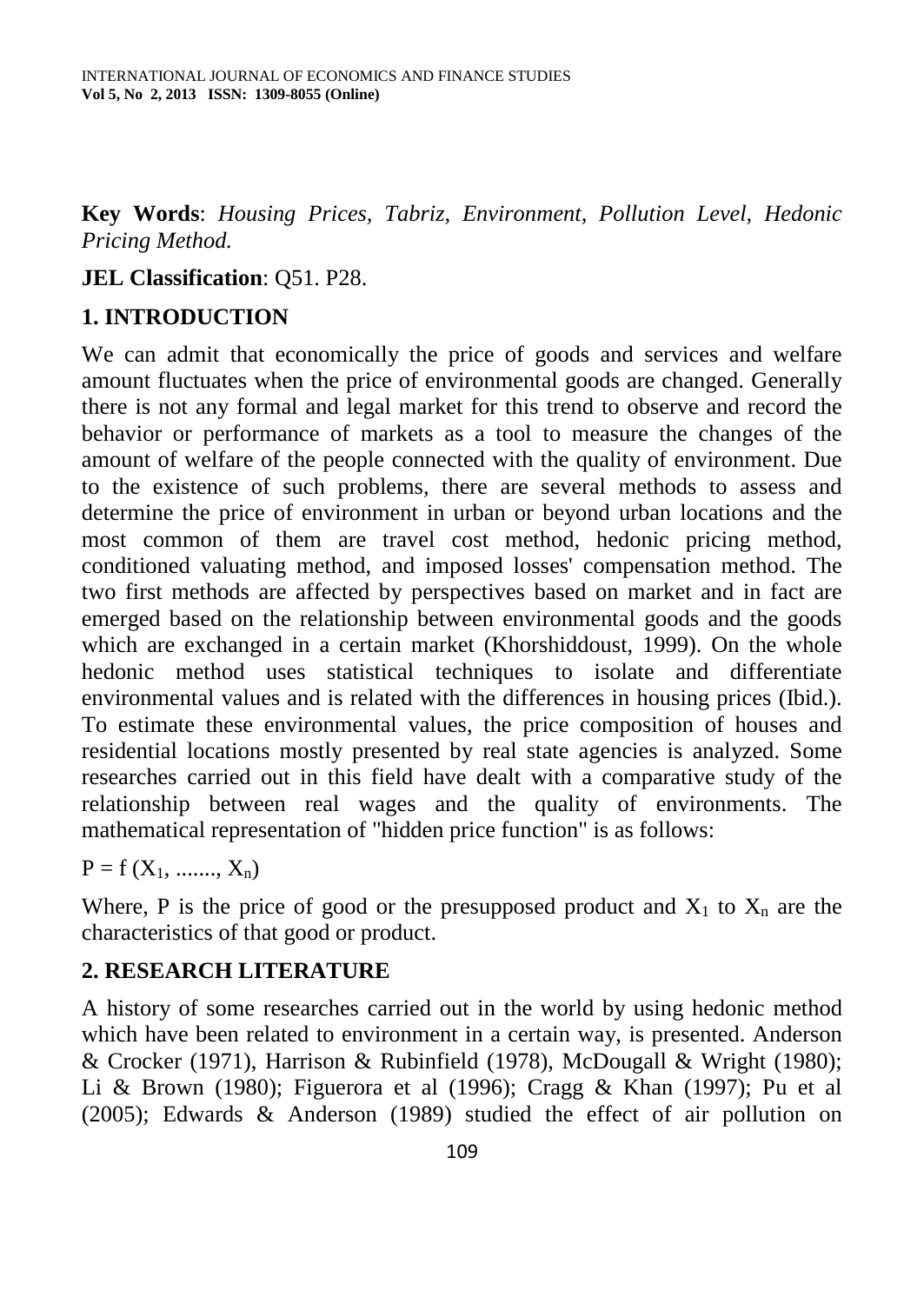residential houses' price, Ridker & Hening (1967) studied the effect of air pollution on residential houses' price in locations where a lot of people with different ancestors live, Witte et al (1979); Brookshire et al (1982); Graves et al (1998) studied the effects of social and economic factors on houses' price. McMillan et al (1980); Hughes & Sirmans (1992) estimated the effect of sound pollution on houses' price. Benson et al (1998) studied the role of access to public welfare services on houses' price. Nelson (1980); Levesque (1994); Uyeno et al (1993), went through the effects of sound pollution resulting from closeness to airport on houses' price. Palmquist et al (1997) focused on closeness to mines and its effect on price of residential areas, while Kawasaki & Mitsuru (1996) studied the effects of earthquake on the price of residential areas before and after incident had happened. Smith & Palmquist (1993); Lansford & Jones (1995) estimated the effect of closeness of houses to seaside and their prices, and Bejranonda (1996); Dorfman et al (1996) studied the relationship between soil decay and reducing houses' price. Crane, et al (1997) viewed different environmental indexes on the price of residential areas, and Khorshiddoust (1994) studied the influence of pollution resulting from waste aggregation and solid waste materials in public locations on the price of residential areas. Sheng-hua and GUO Xiao-yu (2005), and Wen Hai-zhen (2005) used linear hedonic price model for Hangzhou City, China and tested 2473 housing samples and field survey data of 290 housing communities. Brasington, and Hite (2005) found the demand for environmental quality based on the estimation of relationship between house prices and environmental dis-amenities and confirmed that nearby point-source pollutants depress house price. Chau, et al. (2006) investigated how air pollution affects the transaction prices of high-rise apartments in Hong Kong using a threedimensional Reynolds-stress turbulence model and simulated the air pollution level of each unit in high-rise apartment buildings in a densely populated area. Chekmezova (2007) estimated marginal willingness to pay for the air quality improvement using hedonic price analysis, being conducted for housing market in Kyiv, Ukraine. Komarova (2009) valued environmental impact of air pollution in Moscow and calculated implicit prices of the environmental level of air quality in the city on the basis of housing property prices, Cebula (2009) studied housing market of the city of Savannah, Georgia and its historic landmark district. Coulson and Zabel (2012) questioned "How can we interpret the coefficient estimates for environmental goods in hedonic property value models where markets are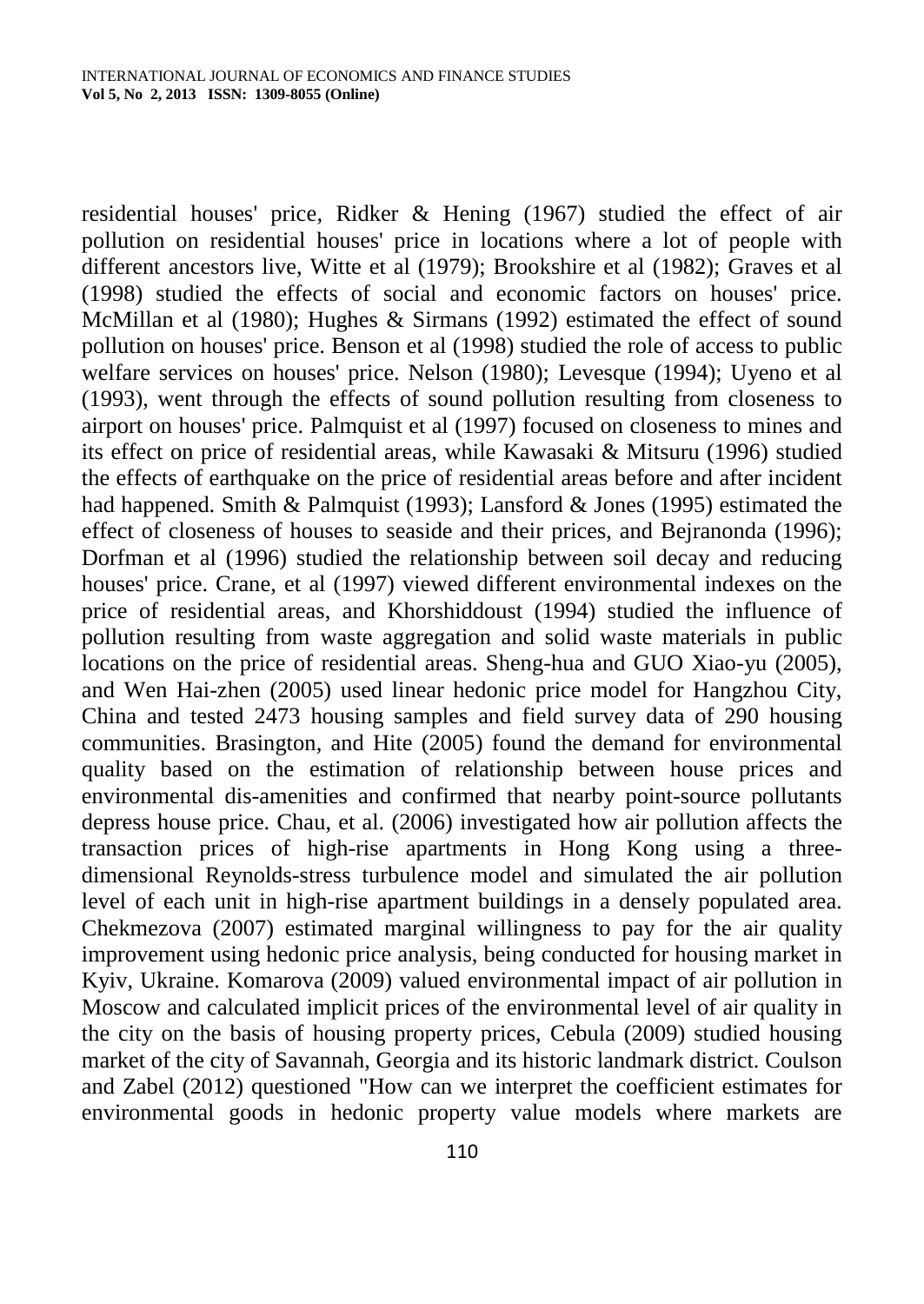dominated by foreclosures?" Beekmans (2013) applied a hedonic price analysis of the value of industrial sites of an urban area, the industrial site. The literature did not indicate any research to be carried out in a third world city, which is the main subject of our study in this paper.

# **3. RESEARCH GOALS**

The main questions in using hedonic method in the present research are: is the relationship between environmental services (for example clean air, or the concentration of atmosphere particles) and houses price clear for the owners of the houses and do they value it practically? Can we evaluate the environmental goods and services considered (especially the residential houses' environment) in the framework of prices posed by real estate agency consultants? What effects have the household's income structure and even the demographic features of it had on the environment? Which information and data are needed to carry out hedonic method to determine variables? How can we design the demand curve for environment from estimating the amount of tendency to pay for a healthier environment in the selected habitat location? The comparison of different socialeconomic information is one of the topics which can be utilized in estimating the amount of demand. Hedonic theory or perspective is based on the presupposition that real estate agency market is in a balanced state.

# **4. MATERIALS AND METHODOLOY**

As researchers such as Geoghegan (2002), Habb and McConnell (2002), Kooper et al (1988), and Beekmans (2013) emphasize that sales price or the price of housings can be considered as an index of the tendency amount, to pay for some characteristics such as environmental features, our overall model also is as follows:  $HP = \alpha + S\beta + L\gamma + G\beta + E$ , Where, HP is house price vector, S is the matrix of house characteristics,  $L$  (nx1) is the matrix related to lane characteristics,  $G$  (nx1) is the matrix of area position, α, β, γ, and ι are the vectors and indexes related to the variables and  $\varepsilon$  (nx1) is the random error vector. The information related to the variables of this research is presented in Table (1).

#### **Table (1): Variables Utilized**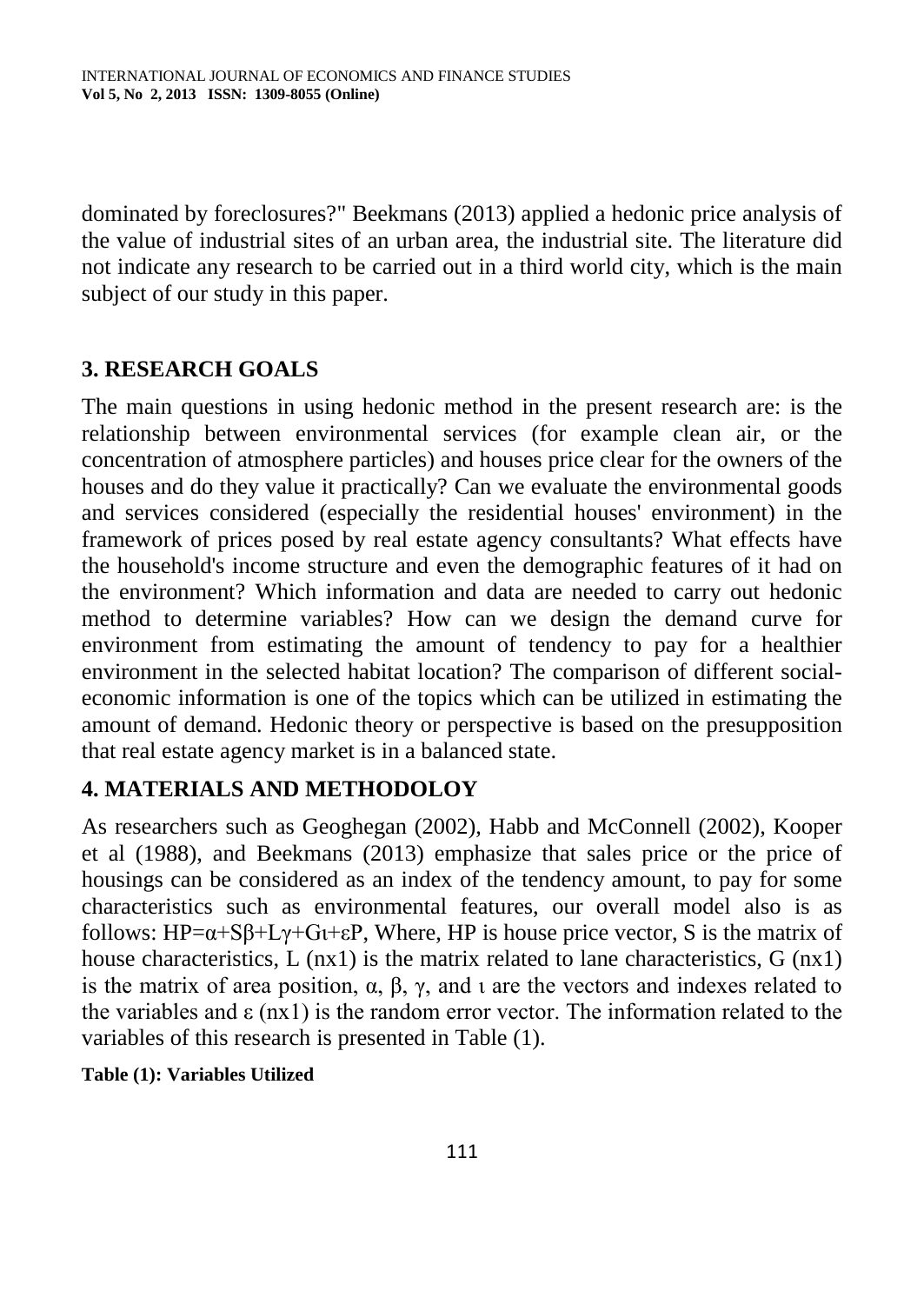| <b>Variable</b>                   | <b>Description</b>                                    | Coding unit                                                                | <b>Title</b>   |
|-----------------------------------|-------------------------------------------------------|----------------------------------------------------------------------------|----------------|
| House price                       | Relative price of housing in the region               | 15 million Rials (per $m2$ ) (equal to \$10,000 in<br>2011 currency rates) | HP             |
| House features                    | Relative quality of the house                         | $1$ (weak), $2$ (average), $3$ (good)                                      | S              |
| Position 1                        | Being located in business and<br>exchange environment | $1$ (yes), $0$ (no)                                                        | G1             |
| Position 2                        | Closeness to transportation services                  | $1$ (yes), $0$ (no)                                                        | G <sub>2</sub> |
| Position 3                        | Closeness to offices and city center                  | $1$ (yes), $0$ (no)                                                        | G <sub>3</sub> |
| Environmental<br>characteristic 1 | Area position regarding environment                   | 1 (has green area), 0 (does not have green area)                           | L1             |
| Environmental<br>characteristic 2 | Area position regarding environment                   | 1 (without relative air pollution), 0 (with<br>relative air pollution)     | L <sub>2</sub> |

The selection of different regions to find out the meaningfulness level and correlation between environmental variables and other variables above was carried out by referring to real estate agencies and different house buyers in different parts of Tabriz. We tried to determine the priorities of people to supply housing in the field of items under investigation in this research by designing 220 questionnaires which were randomly distributed among house buyers through housing real estate agencies. 40 questionnaires were put away from among the questionnaires distributed due to the lack of precision in responses and lack of absolute answers. Concurrently the average housing price for the total regions regarding the housing price with similar physical characteristics (number of floors, quality and area of the building) was estimated and the results are presented in map (3) by using ArcGIS software. The basis of this map is the data collected through more than 60 real estate agencies in Tabriz. Of course it should be noted that the prices told by the consultants in agencies were relative and were a reflection of their intended numbers and they are not %100 guaranteed. Also the criterion for relative pollution of the regions was gained through stations measuring air pollution and also the average green area present in each region. The environmental element considered in this research was air pollution dispersion level (the concentration of monoxide carbon) in different regions in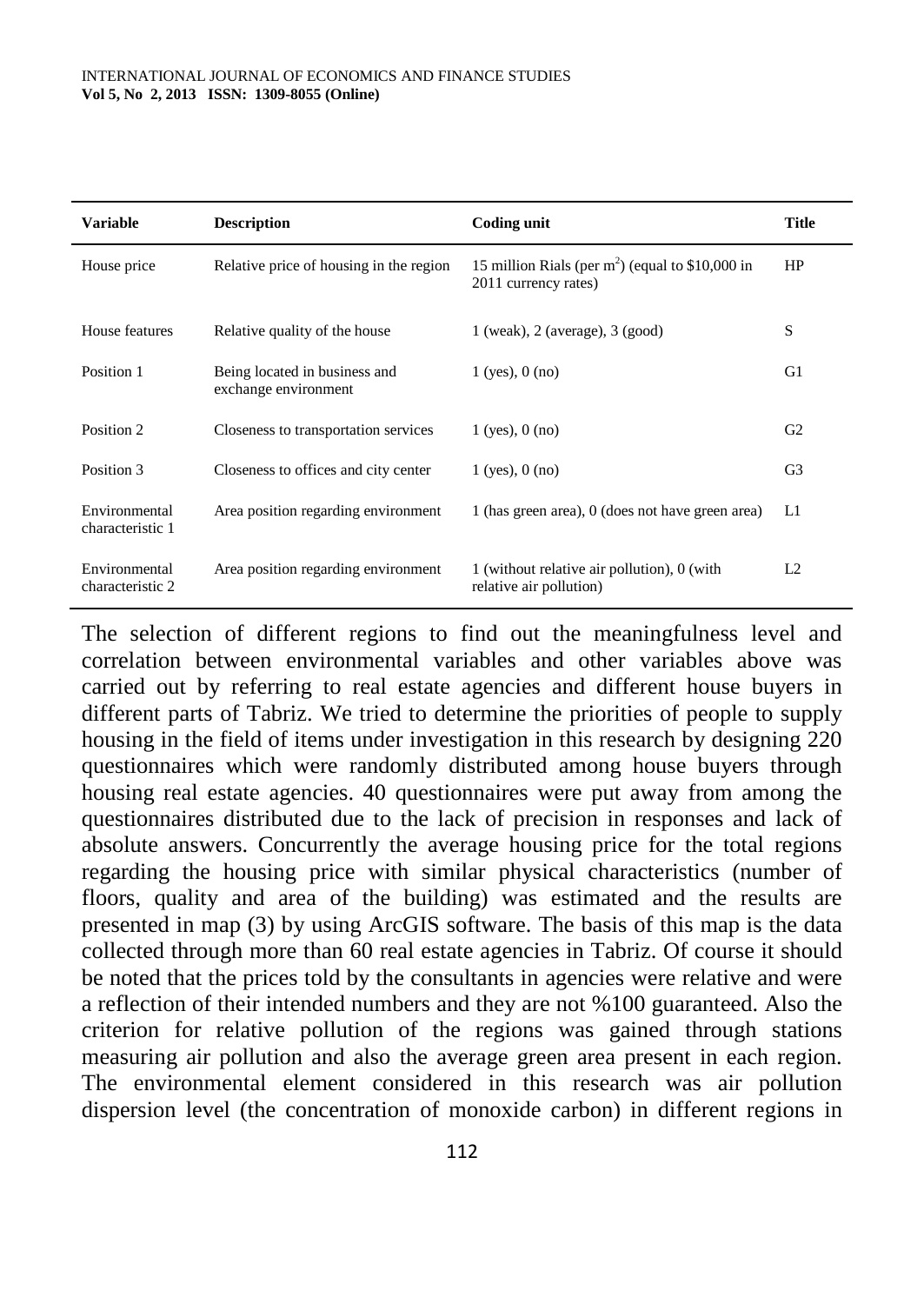Tabriz firstly and then it was due to the region's position regarding having an average green area. Map (2) shows the relative dispersion level of air pollution (the concentration of monoxide carbon) in different regions in Tabriz.



**Map (1): Area categorization of different parts of Tabriz on land application map in the year 2011**

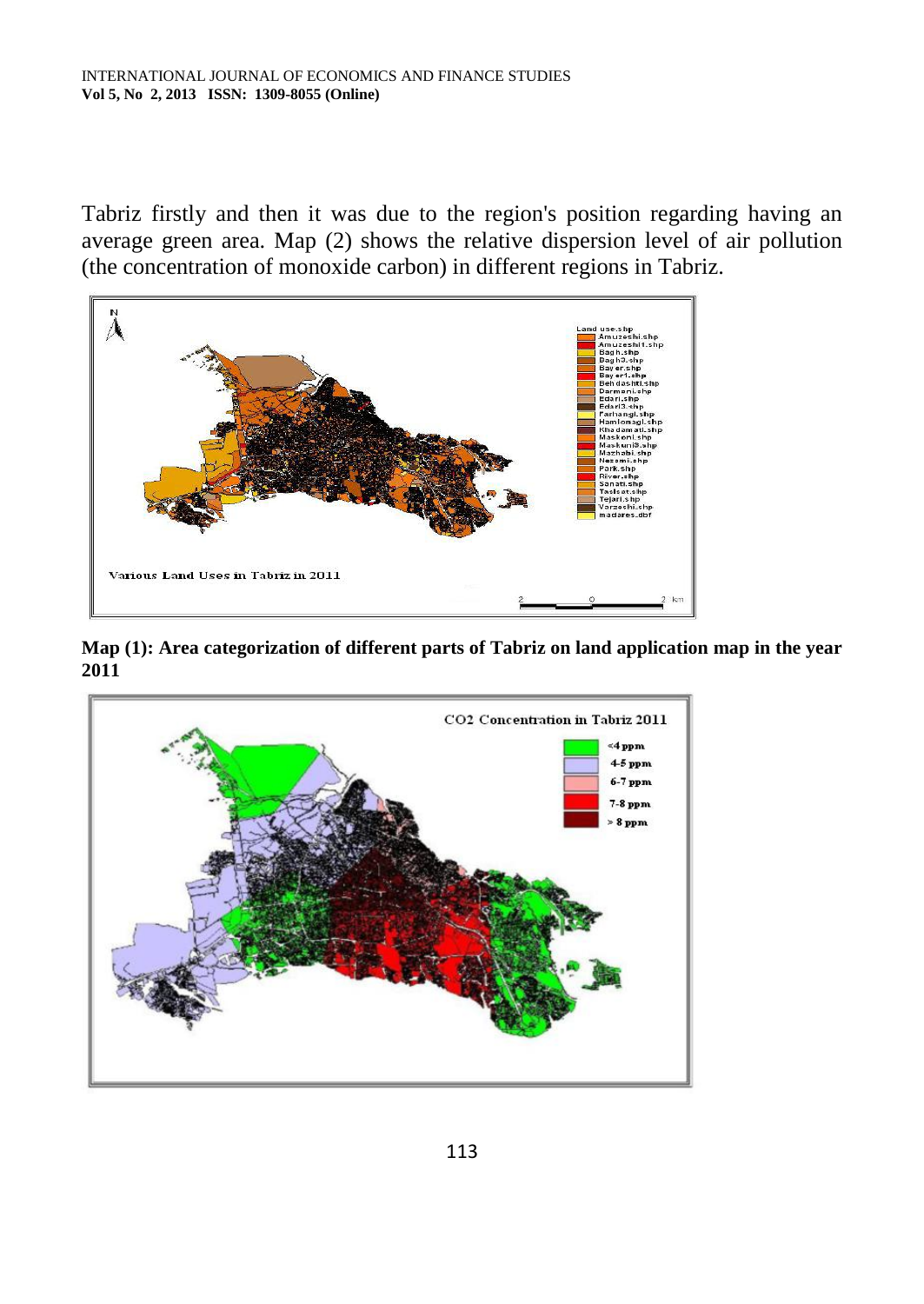#### **Map (2): The relative dispersion level of air pollution (the concentration of monoxide carbon) in different regions in Tabriz (Raw data source: Central bureau of environment preserving office in Eastern Azerbaijan)**



**Map (3): The relative land price classification in different regions of Tabriz (darker: more expensive)**

# **5. RESULTS AND DISCUSSION**

The calculations carried out based on hedonic equation were trying to find a meaningful relationship between house price and other characteristics such as environmental features of the regions. According to the results gained it was found that from among those who are trying to buy a house, nearly %50 have academic degrees and the average house price bought at the time of research (2011) was between 1700 to 2500 million Rials (\$114,000 to \$167,000 in 2011 currency rates) for a two bedroom apartment, having an area of  $120 \text{ m}^2$  in average. Improving the conditions of living place has been the most important reason to buy houses which has been presented in Table (2). Also some customers of the houses were first trying to rent the houses and these were omitted from our statistics because most of them were people whose main aim was to find an appropriate shelter and did not notice the quality of environment of the houses much. Of course there were some people among this group who paid attention to this issue but they did not considered it very crucial. As it can be seen in Table (2), the priority of enhancing and improving the environmental quality of living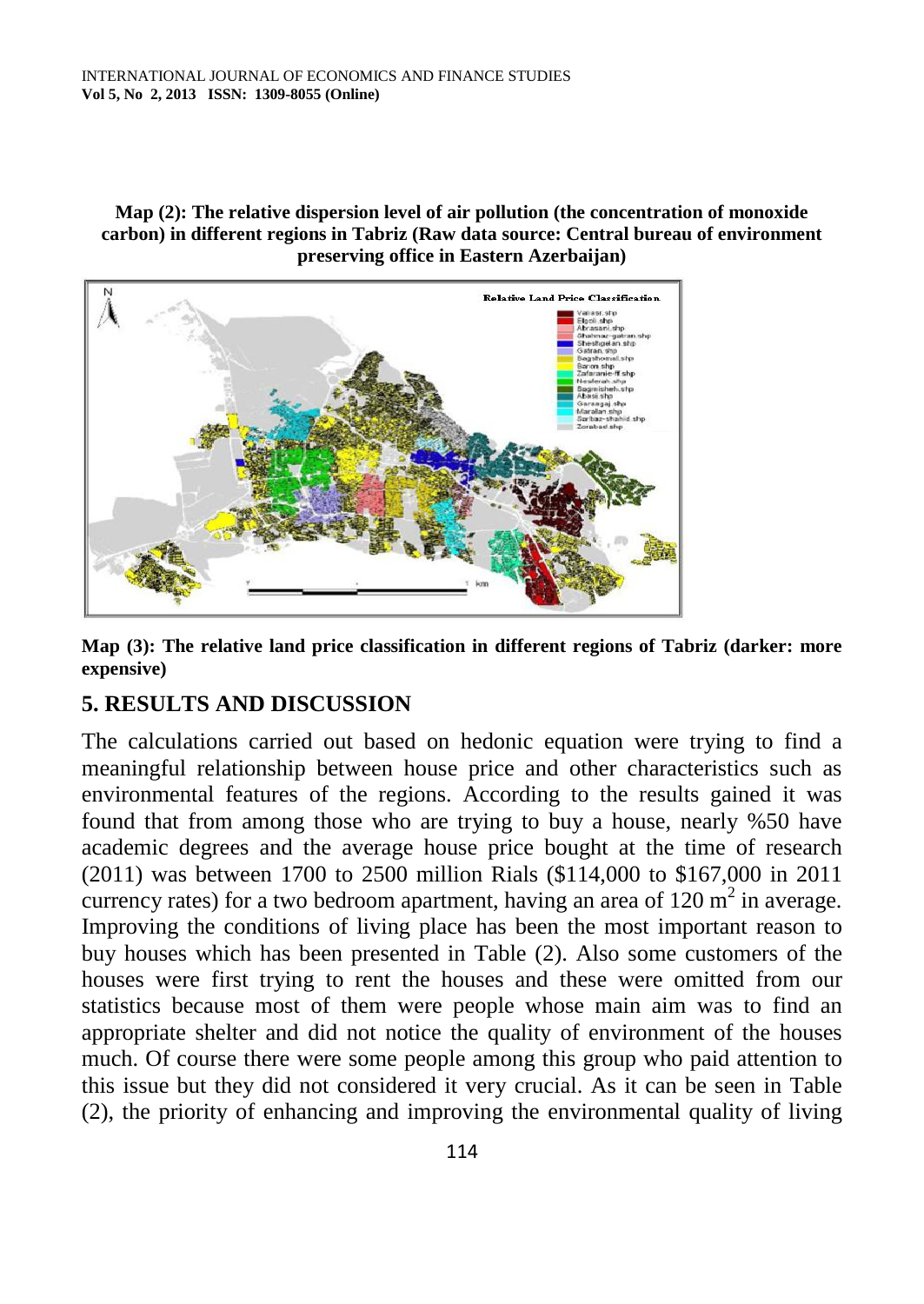location has been the most important factor and the main priority of buying houses in Tabriz and thus the highest rank belong to this factor. Also the other priorities are determined in the Table. In Table (3) the environmental element or variable considered by the respondents were assessed and the results were presented in summary. Based on the findings of this research (Table 3) some factors such as green area and the quality of the environment have been chosen to be the most important priorities in buying houses compared to other factors with a considerable difference. It seems that people consider green area and the quality of environment the most important issues in supplying housing for them and there are some other minor factors such as playgrounds for children and other factors related to environmental quality and the existence or lack of existence of green areas.

| Table (2): Reasons and priorities in buying houses |  |  |  |  |  |  |
|----------------------------------------------------|--|--|--|--|--|--|
|----------------------------------------------------|--|--|--|--|--|--|

| <b>Factors and characteristics under</b><br>investigation | Acceptable responses $(\% )$ |           |             |             |                     |      |                 |  |  |
|-----------------------------------------------------------|------------------------------|-----------|-------------|-------------|---------------------|------|-----------------|--|--|
| Motives and reasons to buy<br>housing                     | very<br>important            | important | indifferent | unimportant | very<br>unimportant | SD.  | average<br>mark |  |  |
| Improving the environmental<br>quality of living place    | 56.6                         | 40.3      | 2.4         | 0.6         | 0.0                 | 0.61 | 1.44            |  |  |
| Improving housing level                                   | 37.5                         | 35.5      | 19.8        | 0.03        | 0.02                | 0.75 | 1.10            |  |  |
| Investing                                                 | 10.7                         | 0.413     | 0.653       | 11.6        | 3.1                 | 0.96 | 0.40            |  |  |

Average mark is determined through weighting the ordinal-descriptive numbers as: very important (2), important (1), indifferent (0), unimportant (-1), and very unimportant (-2). SD is standard deviation of the data.

| Table (3): Environmental characteristics with priorities in buying houses |  |  |
|---------------------------------------------------------------------------|--|--|
|---------------------------------------------------------------------------|--|--|

| <b>Factors under</b><br>investigation | Acceptable responses $(\% )$ |           |             |             |                     |      |                 |
|---------------------------------------|------------------------------|-----------|-------------|-------------|---------------------|------|-----------------|
| Environmental<br>factor               | very<br>important            | important | indifferent | unimportant | very<br>unimportant | SD.  | average<br>mark |
| Green area                            | 32.1                         | 45.5      | 17.4        | 2.5         | 2.5                 | 0.57 | 1.13            |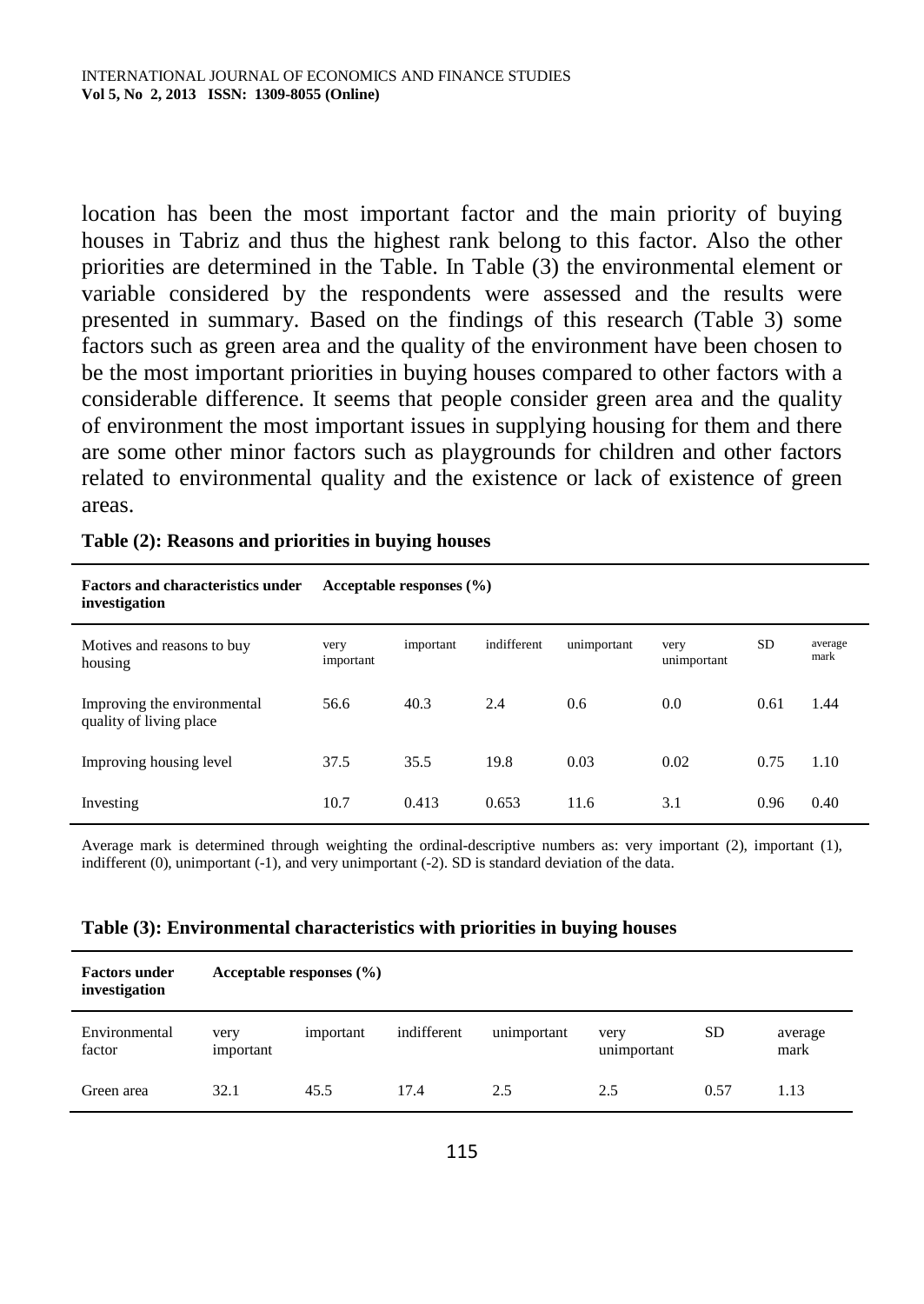| Environmental<br>characteristics | 42.6 | 37   | 14.7 | 2.6  | 3.1 | 0.68 | 1.15 |
|----------------------------------|------|------|------|------|-----|------|------|
| Open spaces                      | 22.9 | 39.5 | 22.3 | 11.8 | 3.5 | 0.73 | 0.79 |
| Children's<br>playground         | 19.4 | 28.6 | 24.8 | 17.5 | 8.8 | 0.77 | 0.71 |

Average mark is determined through weighting the ordinal-descriptive numbers as: very important (2), important (1), indifferent (0), unimportant (-1), and very unimportant (-2). SD is standard deviation of the data.

Step by step regression analysis of the variables shows the effective and meaningful correlations. As it can be seen in Table (4), the meaningfulness of dependent and independent variables is apparent in an assurance level of %95. Also the independent variables of the quality of environment and green area and the variable of closeness to residential application in step by step regression show a meaningful relationship with housing price more than other variables although in the assurance level defined all variables entered and accepted in the Table are meaningful regarding the mentioned level.

| p amount in %95 level | t ratio  | <b>Estimated coefficient</b> | <b>Variables</b>                   |
|-----------------------|----------|------------------------------|------------------------------------|
| 0.02                  | $-0.124$ | $-0.018$                     | Closeness to business centers      |
| 0.01                  | 2.455    | 0.103                        | Closeness to residential complexes |
| 0.02                  | 0.242    | 0.072                        | Closeness to transportation        |
| 0.00                  | $-0.312$ | $-0.211$                     | Distance from workplace            |
| 0.01                  | 0.335    | 0.014                        | Green area                         |
| 0.00                  | 3.951    | 0.208                        | Environmental characteristics      |
|                       | 16.15    | 8.92                         | Fixed coefficient                  |

**Table (4): Results related to regression analysis of variables**

In the linear regression equation N=180, while  $r^2$ =0.73 and adjusted  $r^2$  equals 0.68.

Some variables were put aside due to the pseudo-correlation doubts. All variables were meaningful in %95 level and the variables such as distance from city center were omitted due to being not meaningful in %95 level. The dependent variable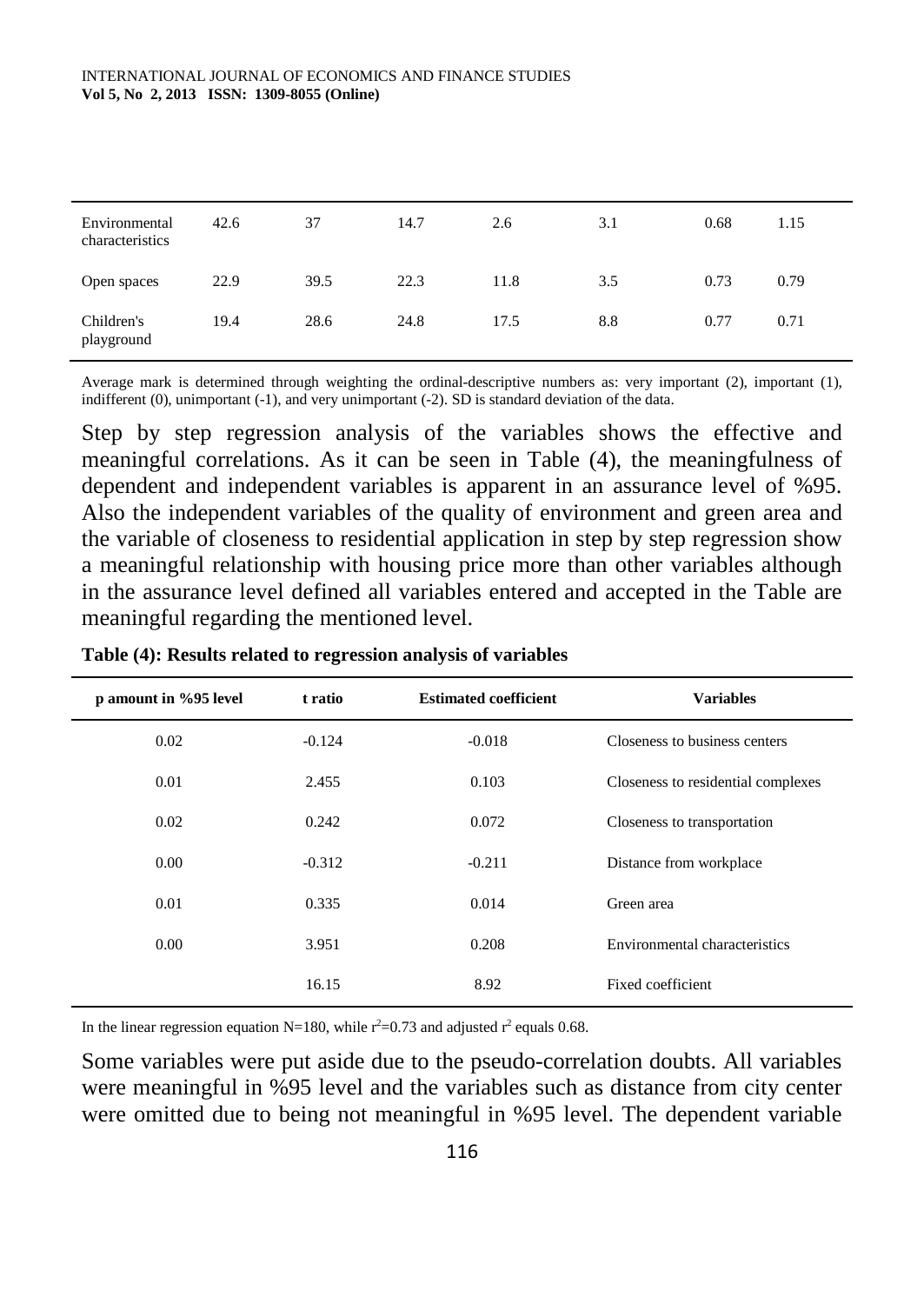was house price and other variables were considered as independent ones. Location, closeness to residential complexes, distance from workplace, green area and the environmental quality are all independent variables which affect housings' prices. Distance from workplace has a meaningful but direct on housing price. It means that the farther house purchased to workplace, the price will be lowered. As it was pointed out earlier, the statistical society under investigation was mainly entailing educated people and the existence of such correlations and effects was not unpredictable. In other words, in all cases presented in Table (5), the zero hypothesis of the research was rejected and the alternative hypothesis was accepted. Null hypothesis was based on the assumption that there is not a meaningful correlation between different factors and variables under investigation, that is the tendency to buy a housing, or residential unit and the determinant variables such as environment and closeness to canters and the distances. The alternative hypothesis was defined accordingly. An adjusted coefficient equal to 0.68 is an index of the existence of an acceptable correlation equal to %68 among the variables under investigation and their effects on house price. The two independent variable of quality of environment and green area which form the core and basis of the hypotheses f this research are highly effective in housing prices. To avoid the concurrent effect of these two variables in questionnaires' completion time it was described that the quality of environment was considered to be independent of green area and it mainly entails the existence or lack of existence of environmental pollution in the region. Therefore, each of the variables calculated solely and also on the whole has had an effective role in determining the prices of houses in different regions. Since the identification of the hidden environmental value or the amount of tendency to pay more due to a better environmental quality was one of the main goals of the present research we can absolutely claim that people consider value added because of environmental quality of the housings when they decide to have a decent housing for themselves without having direct calculations on the paper which is considered as a demand for a better environment generalized into the supply and demand curve. In a recent research by Pu, et al (2005) similar results were achieved in China. Also there were similar results in researches carried out by Witte et al (1979), and Khorshiddoust (1994), and Wen Hai-zhen (2005). Regarding the fact that most people and even authorities and governmental incumbents consider environment as a free service there are several methods to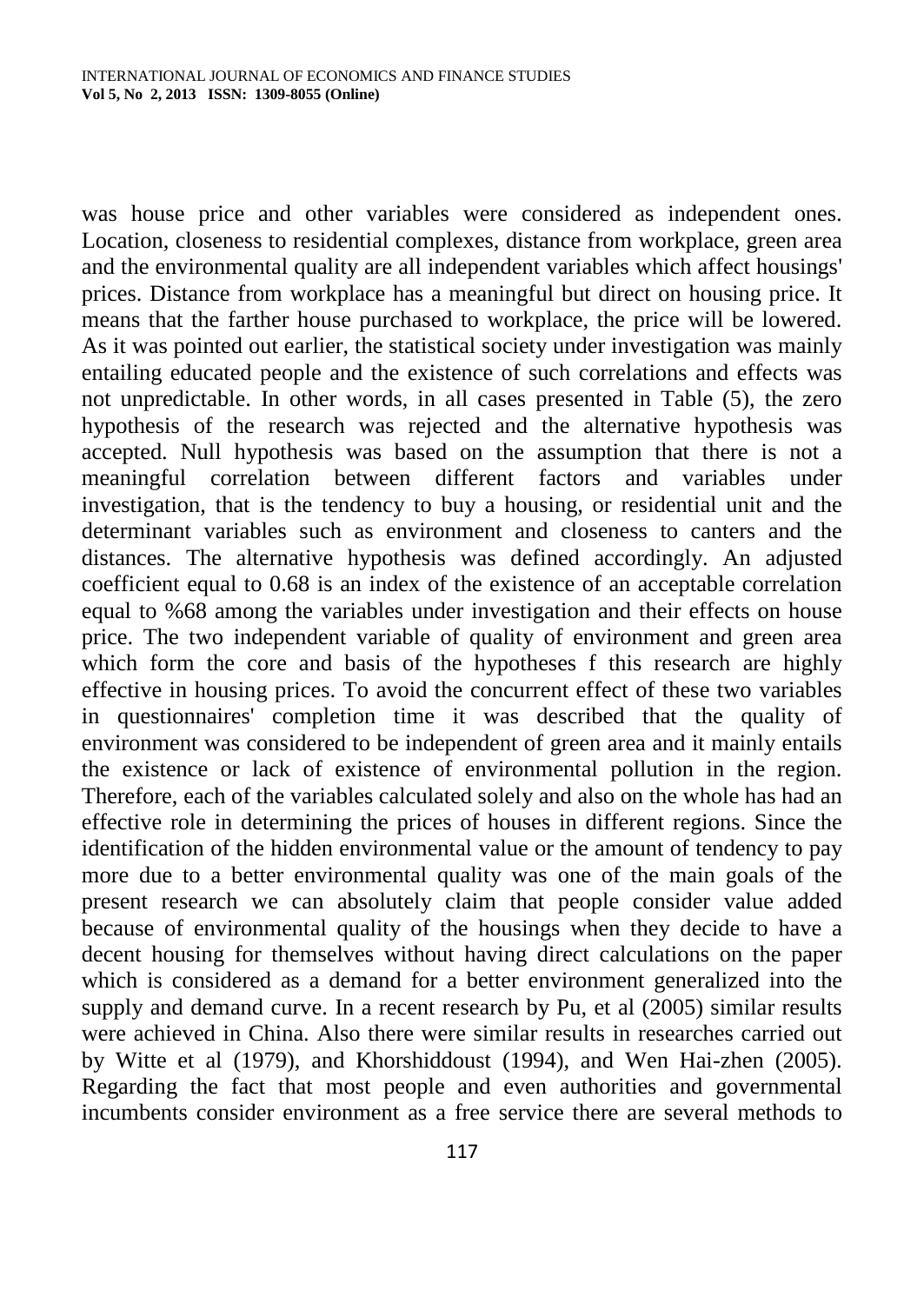remove this historical ignorance. Maybe the frequency and high accessibility of environmental gifts has been one of the reasons to consider it free and priceless in the past which has caused the free utilization of it during long years in the past. Thus, the question is that how can we price the seemingly priceless environmental services which cannot be exchanged in the market? The over-exploitation of environment and natural gifts is done due to the presupposition that it is supplied freely. Thus, most environmental services or goods are not priced and their consumption costs are not reflected in production and consumption market. But the demolition of environment and environmental pollutions impose a lot of expenses on the society and government. The maps presented in this research show a relative schematic representation of the quality of environment in different urban regions in Tabriz and present different land uses and relative dispersion of housings' prices in different parts of this city. Also the estimation of demand curve shows the economic importance of the quality of environment on the part of buyers of the housings and their indirect participation in dealing with environment. On the other hand, government authorities and the incumbents in urban and environmental issues will understand that spending more costs, credits and investments on preserving or improving the quality of environment in different urban areas will not be an invalid effort or wasting the resources.

#### **BIBLIOGRAPHY:**

Anderson, R. J. Jr. and T. D. Crocker (1971), "Air Pollution and Residential Property Values", *Urban Studies* 8 3:171-80.

Beekmans, J. (2013), "A Hedonic Price Analysis of the Value of Industrial Sites", Institute for Management Research, PBL Working Paper, Radboud University Nijmegen, The Netherlands 1 Pascal Beckers, PBL Netherlands Environmental Assessment Agency.

Bejranonda, S. (1996), "An Assessment of Soil Erosion Impacts on Lakeside Property Values in Ohio: A Hedonic Pricing Method Application", Ph. D. Thesis, Ohio State University.

Benson, E.D. et al. (1980), "Pricing Residential Amenities: The Value of the View", *Journal of Real Estate Finance and Economic* 16 1: 55-73.

Beron, K. et al. (1997), "An Analysis of Housing Market before and after the 1989 Loma Pieta Earthquake", *Land Economics* 731: 101-13.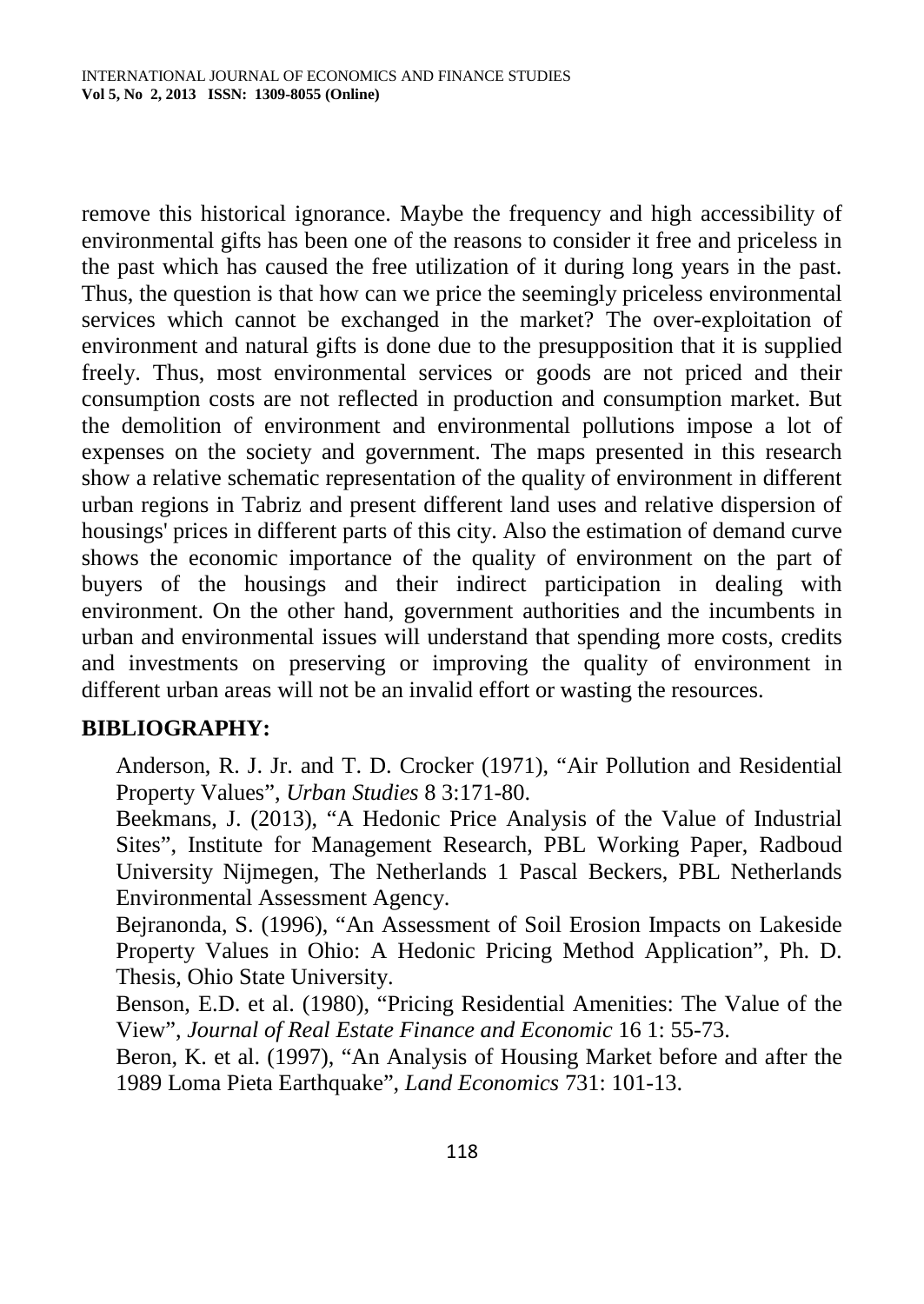Brasington, D. M., and D. Hite (2005), "Demand for Environmental Quality: A Spatial Hedonic Analysis", *Regional Science and Urban Economics* 35(1), 2005, p. 57-82.

Brookshire, D.S. et al. (1982), "Valuing Public Goods: A Comparison of Survey and Hedonic Approaches", *American Economics Review* 721: 165-77.

Cebula R. J. (2009), "The Hedonic Pricing Model Applied to the Housing Market of the City of Savannah and its Historic Landmark District", *The Review of Regional Studies*, Vol. 39, No. 1, pp. 9–22.

Chau K.W., et al. (2006), "How Do People Price Air Quality: Empirical Evidence from Hong Kong", Paper Submitted for Presentation at the 12th Annual Conference of the Pacific Rim Real Estate Society January 22 to 25, 2006, The University of Auckland Business School Auckland, New Zealand.

Chekmezova, O. (2007), "Do We Pay for Clean Air: Hedonic Price Analysis of Housing Market in Kyiv", A Thesis Submitted in Partial Fulfillment of the Requirements for the Degree of Master of Arts in Economics National University Kyiv-Mohyla Academy Economics Education and Research Consortium Master's Program in Economics, National University, Kyiv-Mohyla Academy.

Coulson, N. E. and Jeffrey E. Zabel (2012), "What Can we Learn from Hedonic Models when Housing Markets are Dominated by Foreclosures? ", Pennsylvania State University, Tufts University, Draft: November 16.

Cragg, M. and M. Khan (1997), "New Estimates Demand: Evidence from Location Choice", *Journal of Urban Economics* 42 2: 261-84.

Crane, R., A. Daniere and S., Harwood (1997), "The Contribution of Environmental Amenities to Low Income Housing: A Comparative Study of Bangkok and Jakarta", *Urban Studies* 349: 1495-1512.

Dorfman, J. H., A.G. Keeler, and W., Kriesel (1996), "Valuing Risk Reducing Interventions with Hedonic Models: The Case of Erosion Protection", *Journal of Agricultural and Resource Economics* 211: 109-19.

Edwards, S. F., and G. D. Anderson (1989), "Land Use Conflicts in the Coastal Zone: An Approach for the Analysis of Opportunity Costs of Protecting Coastal Resources", *Journal of Northern Agricultural Economics Council*, Vol. 4.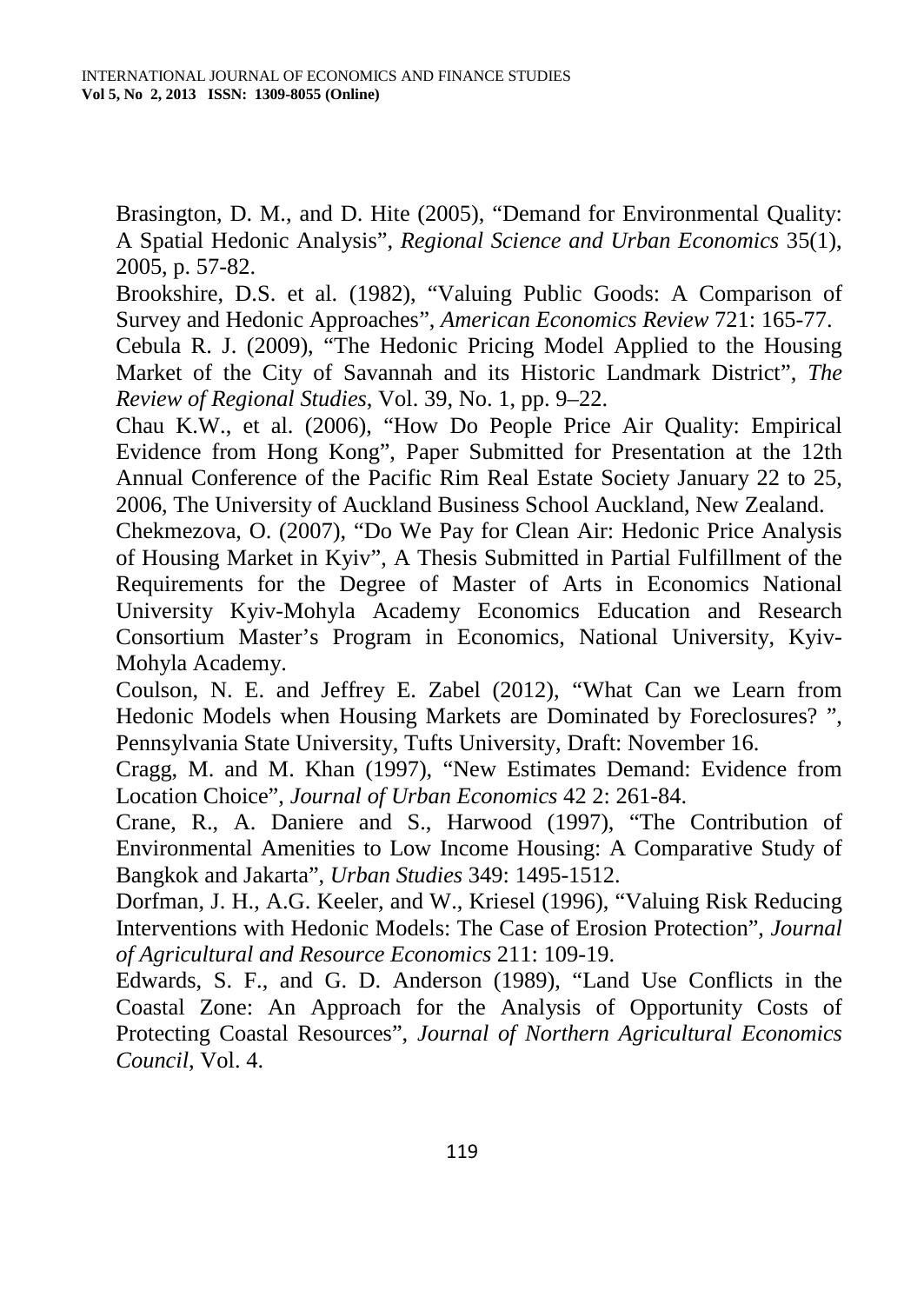Figuerora, B. E., C.J., Rogat, and L.L., Firinguetta (1996), "An Estimation of the Economic Value of Air Quality Improvement Program in Santiago, de Chile", *Estudies de Economical* 230: 99-114.

Graves, P. et al. (1998), "The Robustness of Hedonic Pricing Estimation: Urban Air Quality", *Land Economics* 643: 220-33.

Geoghegan, J. (2002), "The Value of Open Spaces in Residential Land Use", *Land Use Policy* 19, pp. 91–98.

Habb, and T. C. McConnell. (2002), "Valuing Environment and Natural Resources: The Econometrics of Nonmarket Valuation", Edward Elgar, Cheltenham, UK 326 pp.

Harrison, D. Jr. and D.L., Rubinfield (1978), "Hedonic Housing Prices and the Demand for Clean Air", *Journal of Environmental Economics and Management* 51: 81-102.

Hughes, W. T. Jr. and C.F., Sirmans (1992), "Traffic Externalities and Single– family House Prices", *Journal of Regional Science* 324:487-500.

Kawasaki, Y. and O. Mitsuru (1996), "The Influence of the Great Han Shin Awaji Earthquake on the Local Housing Market", *Review of Urban and Regional Development Studies* 82: 220:33.

Khorshiddoust, A. M. (1994), "The Valuation of Environmental Quality and the Formulation of Solid Waste Management Strategies: A Case Study of Selected Areas of Tehran", Ph.D. Thesis. Macquarie University, Sydney.

Khorshiddoust, A. M. (1999), "The Application of Hedonic Pricing Method in Environmental Evaluation of Urban Areas", *Journal of Environment*, No. 51 (in Persian).

Komarova, V. (2009), "Valuing Environmental Impact of Air Pollution in Moscow with Hedonic Prices", World Academy of Science, Engineering and Technology 33.

Lansford, N. H. Jr. and L. L. Jones (1995), "Marginal Price of Lake Recreation and Aesthetics, A Hedonic Approach", *Journal of Agricultural and Applied Economics* 271: 212-23.

Levesque, T. J. (1994), "Modeling the Effects of Airport Noise on Residential Housing Markets: A Case Study of Winnipeg International Airport", *Journal of Transport Economics and Policy* 282: 199-210.

Li, M.M. and H.G. Brown (1980), "Micro-neighborhood Externalities and Hedonic Housing Prices", *Land Economics* 562: 124-42.